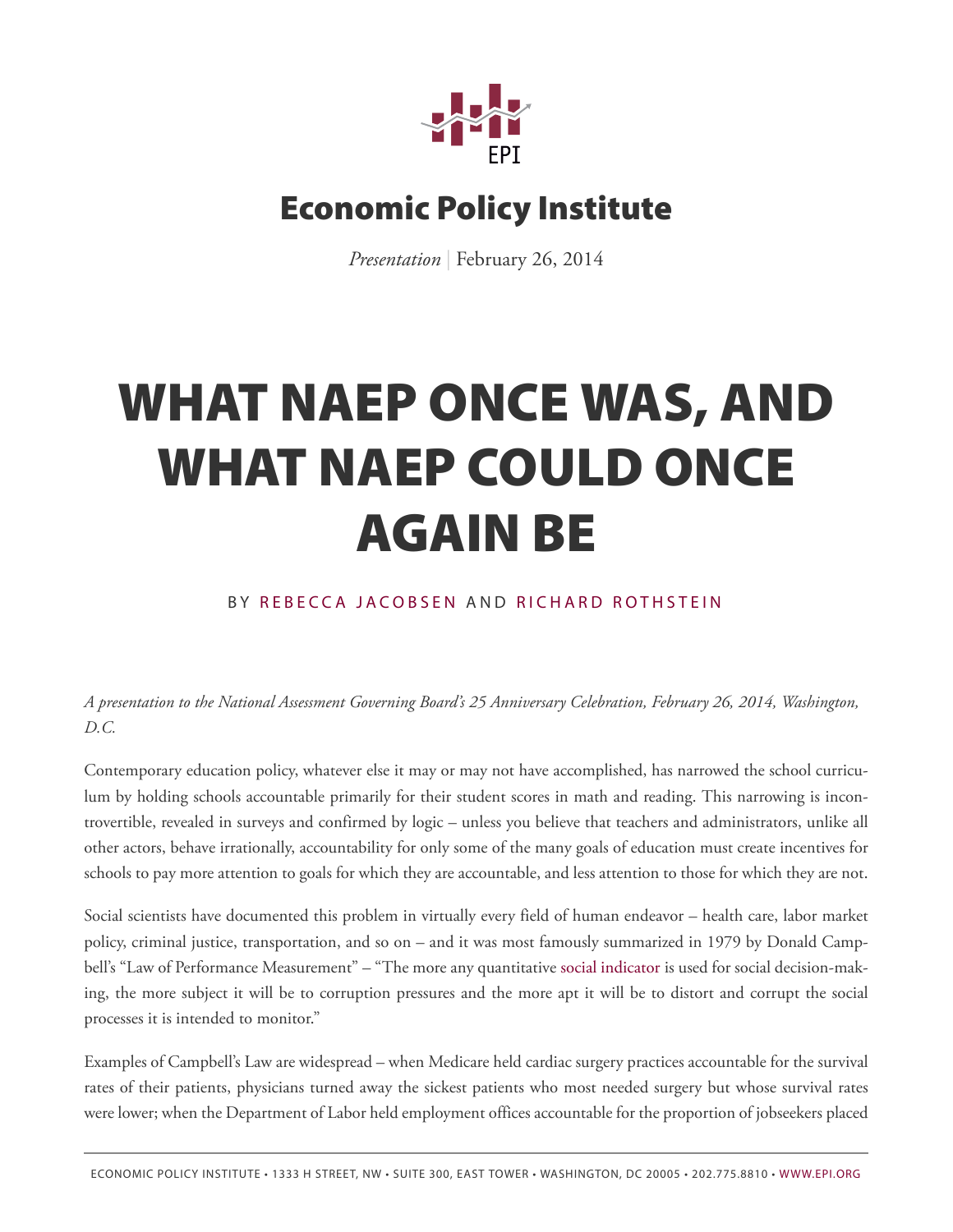in employment, the offices turned attention away from training programs for higher-skilled, longer-lasting positions and towards easier-to-fill, short-term, poorly-paid, unskilled jobs; when cities hold police officers accountable for writing more traffic tickets, you get speed traps; and when schools are held accountable for math and reading scores, less attention is paid to history, science, citizenship, physical education, oral presentations, cooperative learning, the arts and music.

In surveys, the American public, school administrators, school board members, and state legislators all insist that they want schools to pursue multiple goals; basic academic skills are important, but so are critical thinking, the arts, preparation for skilled work, social skills and a work ethic, good citizenship, and physical and emotional health. Yet schools suffer no sanctions for ignoring all other goals, provided math and reading scores improve.

NAEP has contributed to this distortion, by its highly publicized biennial release of national and state-level results in math and reading alone. Because of NAEP's focus and influence, we have little sense of how American schools perform in any other areas. For a public education system on which we spend more than half a trillion of public dollars annually, this is inexcusable.

But it was not always thus, and it need not be thus in the future.

NAEP was first designed in the 1960s by a team led by Francis Keppel, John Gardner, and Ralph Tyler. In a 1949 book, Tyler proposed that evaluation of education should not rely exclusively on standardized test scores but "must appraise the behavior of students since it is changes in these behaviors which is sought in education." He recommended that an assessment be administered after students leave school because material not well taught may be "rapidly dissipated or forgotten." While agreeing that some skills can be assessed with paper and pencil tests, he insisted that other objectives of education, such as social skills, are "more easily and validly appraised through observations of children under conditions in which social relations are involved," both when they are playing and working together. Evaluation should include collection of actual products made by students, such as paintings or samples of writing. He suggested that if a school's reading program aimed to develop students who had increasingly broad and mature interests, evaluators could assess this by seeing what books students checked out of the library. In a 1963 memo to Commissioner of Education Keppel, Tyler explained how such approaches might be developed for a national assessment.

Keppel appointed a design committee, headed by the Carnegie Foundation's Gardner, that decided the NAEP should assess any goal area for which schools devote "15-20% of their time…," the "less tangible areas, as well as the customary areas, in a fashion the public can grasp and understand." These should include all areas which "thoughtful laymen consider important for American youth to learn;" in art, citizenship, career and occupational development (including vocational education), foreign language, health and physical fitness (including such aspects of emotional health as self-image and self-confidence), literature, mathematics, music, reading, science, social studies, and writing. The citizenship area covered more than political knowledge; it also covered ethical principles and interpersonal behaviors that committee members believed comprised democratic citizenship. Consumer protection was also a subject of assessment; the committee felt that the ability to resist false advertising claims, and budget appropriately, was an important life skill with which youth should emerge from schools.

Following Ralph Tyler's insistence that educators should assess the behavioral outcomes of education, not only the abstract skills that *might* lead to such outcomes, the committee designed survey questions about behavior as well as tests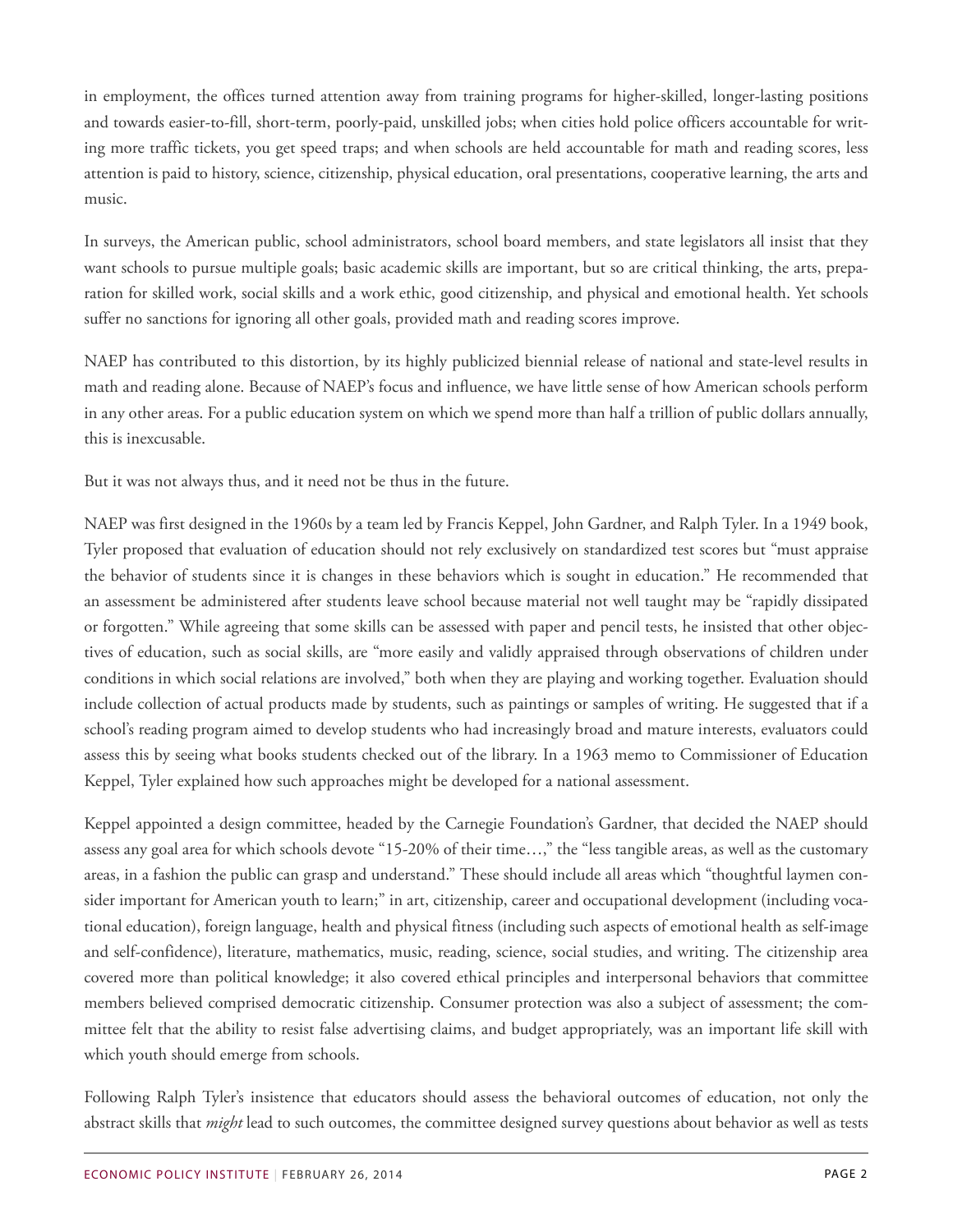of skill. Schools, committee members agreed, don't teach reading skills as an end in itself. Schools want students to use the skill by reading a newspaper, for example, and effective teaching must lead to such use. An assessment of outcomes should determine not only whether students have basic reading skills, but whether, as they grow older, students actually read newspapers. This behavioral outcome does not stem from direct instruction in language arts classes, but also from classes in other curricular areas, social studies, for example.

In civics education, the NAEP design committee was also interested in assessing behavior as well as factual knowledge. It included whether students showed concern for the welfare and dignity of others, supported rights and freedoms of all, helped maintain law and order, knew the main structure and functions of government, sought community improvement through active democratic participation, understood problems of international relations, took responsibility for their own personal development, and helped and respected their own families.

Attempting to assess each of these goals meant that paper and pencil tests could not be exclusively relied upon. Some outcomes of schools could only be assessed by observation of student behavior, or by survey techniques that verify the activities in which students engage.

Survey-type questions, which are critical for gathering certain types of information, may also produce inaccurate data because when students or adults are asked about things they have done, there is a tendency for respondents to exaggerate. Therefore, early NAEP assessors were trained to ask follow-up questions to make certain that accurate data were obtained. For example, in a citizenship assessment, if a respondent answered that he or she had written a letter to a Congressman, the NAEP assessor then asked for details, such as what the letter was about, to ensure that a real event was being described.

Other goals of education, such as social skills and work ethic, must be observed in order to assess their development. To see whether students were learning to cooperate effectively in small groups, NAEP sent trained observers to present a game to 9-year-olds in sampled schools. In teams of four, the 9-year-olds were offered a prize (such as crayons or yo-yos) to guess what object was hidden in a box. Students could ask yes-or-no questions; two teams competed to see which could identify the toy first. Cooperation was necessary–all team members had to agree on which question to ask, and the role of posing questions was rotated. Trained NAEP observers rated the students on whether they suggested a new question, gave reasons for their viewpoints, sought additional information that supported the team's work, helped organize the procedure, or otherwise demonstrated cooperative problem-solving skills. Students were also rated on whether they impeded teamwork–for example, by making discouraging or irrelevant comments. NAEP then reported on the percentage of 9-year-olds who were capable of cooperative problem solving.

NAEP assessors also gave cooperative exercises to 13- and 17-year-olds. Assessors presented groups of eight students with a list of issues about which teenagers typically had strong opinions. Students were asked to reach consensus on the five most important issues and then write recommendations that the group supported on how to resolve at least two of them. The list included, for 13-year-olds, such issues as whether they should have a curfew for going to bed, whether they should be allowed to watch movies with adult content, and whether parents should have the right to approve their choices of friends. For 17-year-olds, the list included compulsory school attendance and military service requirements as well as the age eligibility minimums for voting, drinking, and smoking. As they did with 9-year-olds, NAEP observers rated whether students took clear positions, gave reasons for their points of view, sought additional relevant informa-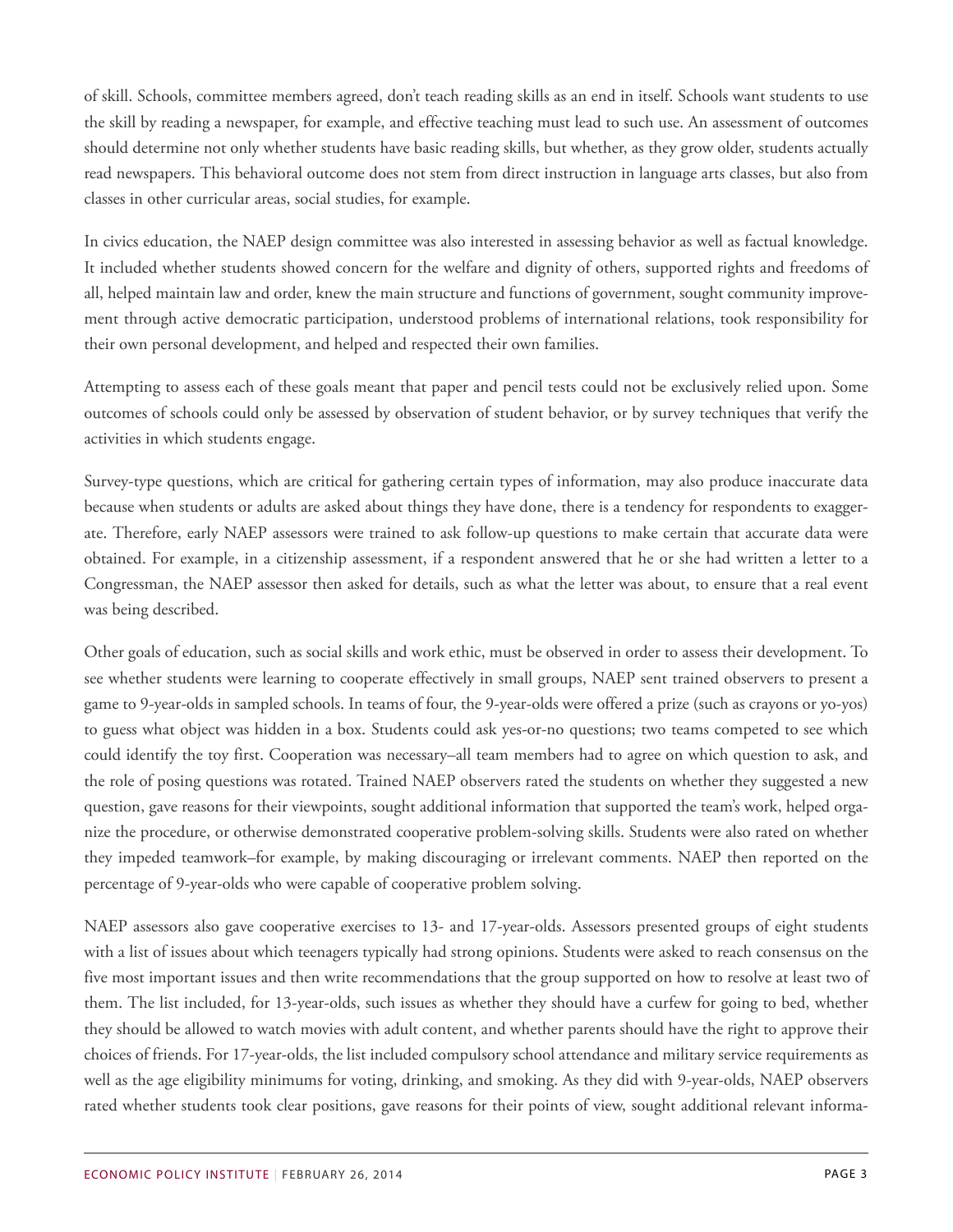tion, helped organize internal procedures, or defended a group member's right to hold a contrary viewpoint. They also noted whether students demeaned the group's work or did something totally unrelated to the task.

NAEP also assessed the development of attitudes considered essential to our democratic way of life. For example, NAEP attempted to determine whether students understood that individuals should be judged on their own merits and not be held responsible for others' misdeeds. Interviewers asked 9- and 13-year-olds whether, if the father of a friend was jailed for theft, they would still invite the friend to their homes to play. To assess students' commitment to free speech principles, 13- and 17-year-olds were asked if they thought that someone should be permitted to say on television that "Russia is better than the United States," that "Some races of people are better than others," or that "It is not necessary to believe in God." NAEP reported that only 3 percent of 13-year-olds and 17 percent of 17-year-olds thought all three statements should be permitted.

The results of these assessments weren't satisfactory. NAEP's national report showed, for example, that only 4 percent of 13-year-olds defended the right of another group member to voice a different opinion, and only 6 percent were willing to defend their own viewpoints in the face of opposition. Have we improved since then? We have no way to know.

In 1969, the United States was in the throes of a civil rights revolution, so NAEP assessed whether schools were preparing young people for responsible citizenship in this context. NAEP interviewers asked 13- and 17-year-olds what they believed they should do if they saw a public park attendant barring children from entering because of their race. NAEP reported that 82 percent of 13-year-olds and 90 percent of 17-year-olds knew they should do something, such as tell their parents; report it to a public authority or to a civil rights or civil liberties organization; write letters to the newspaper; or take social action, such as picketing or leafleting.

Early NAEP assessed whether 17-year-olds were able to consider alternative viewpoints by asking them to state arguments both for and against one of the most heated public issues of the time–whether students enrolled in college should be drafted. One question asked 9- and 13-year-olds if something might be false, even if it was reported as being true in the newspaper.

NAEP assessed social responsibility in more private situations as well. In 1977, 17-year-olds were asked, in a multiple choice exercise, what they should do if they noticed that their friend's 6-month-old baby had bruises. The correct answer was "Suggest that your friend call her baby's doctor about the bruises." Incorrect choices included "Ignore the bruises because they are none of your business" and "Accuse your friend of beating her child." Follow-up prompts, however, explained that on a subsequent visit, when the baby still appeared to be bruised, the friend said the baby had fallen out of her crib. The prompt asked what you should do next, with the correct answer being, "Call the local child health agency and report your suspicions."

Just as NAEP then was more comprehensive in *what* it covered, so too was it comprehensive with regard to *whom* it covered. The committee recognized that if the assessment was administered only in high school settings, some students would be missed because they had dropped out. Indeed, the greater the number of students who were no longer in school, the more likely the assessment results would inaccurately reflect the average abilities of the full age cohort. Therefore, an assessment of youth in their late teens must include students who were no longer in school as well as those who were still enrolled.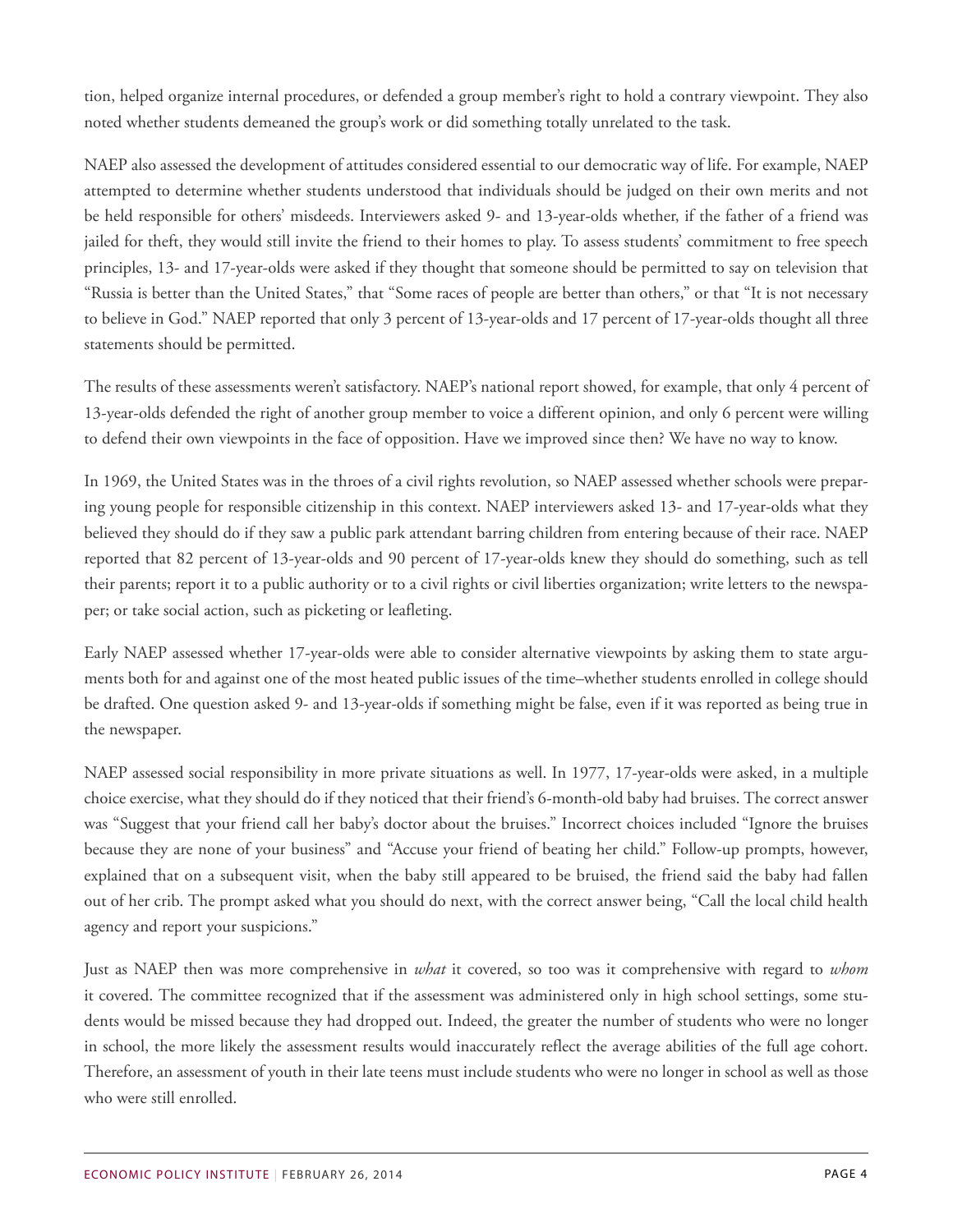One member of the design team was Peter Rossi, a prestigious sociologist who headed the National Opinion Research Center. Rossi observed that "[a]lthough the immediate goal of school systems is to produce graduates with appropriate skills, knowledge and values, the long range goal is to produce an adult population with levels of these attributes sufficient to meet the needs of our society." Supporting Ralph Tyler's convictions, Rossi observed that educators often face the problem of decay – students may learn something that enables them to pass a test in the short run, but does not stay with them after the school year is over. Therefore, Rossi argued, to truly measure whether an educational system is effective, young adults must also be assessed, to see what has stuck with them a few years after they left school. A school may produce lower tested achievement for 13 year-olds, but if its graduates have better achievement as young adults, it may be a superior school. "In short, whether or not a school system is an effective institution depends as much on whether its products as adults retain enough of the knowledge, skills and values that were characteristics of graduates."

The design team was explicit that it did not want to model NAEP on the standardized tests then available and used by American schools. Rather, it wanted to model NAEP on the kinds of surveys conducted by the Bureau of the Census, the Bureau of Labor Statistics (BLS), or the Centers for Disease Control (CDC). These surveys provide data that citizens and policymakers must interpret themselves. No overall scores are provided; nobody passes or fails the Census or the National Health Survey. Rather, when official surveys report, for example, that unemployment was higher this year than last, or that the diabetes rate among women was rising from one survey to the next, policymakers can take this information to design improvements in job training programs or public health campaigns.

The design committee wanted NAEP to serve a similar function for education. If NAEP were to report that the percentage of 13 year-olds who could calculate the area of a triangle had declined, this should spur policymakers to examine mathematics instruction to see where it might be falling short. Or if NAEP were to report that the percentage of 17 year-olds who knew the correct technique for applying artificial respiration had increased, this should encourage policymakers that this aspect of health education was improving. Gardner and his fellow committee members believed that such percentages would be easily understood by the public, which could (with its representatives) then draw its own conclusions about educational policy from these numbers.

Thus, the only reporting in which early NAEP planned to engage was the kind of reporting done by the Census, BLS, or CDC. NAEP would release no overall scores, but only specific test questions or activities, along with the percentages of students who could successfully answer the question or conduct the activity, broken down by region, gender, poverty status, and race.

The NAEP design was an entirely mainstream effort. It was broadly supported, not only by educators but by politicians and policymakers. In 1970, as the design was first being implemented, President Richard Nixon called for an accountability system, not simply a NAEP-like survey, that would embrace the same principles. An educational accountability system, he said, should "pay as much heed to what are called the 'immeasurables' of schooling… such as responsibility, wit, and humanity as it does to verbal and mathematical achievement."

Assessment of behaviors and attitudes across a wide range of educational outcomes, a focus on retention of knowledge, skills and behaviors into adulthood, and reporting that enables public deliberation – these principles all guided early NAEP. The assessment was first administered nationwide in 1969 and continued pretty much according to the original design through 1973. NAEP assessed 9, 13, and 17 year-olds, as well as young adults (ages 26 to 35), regardless of what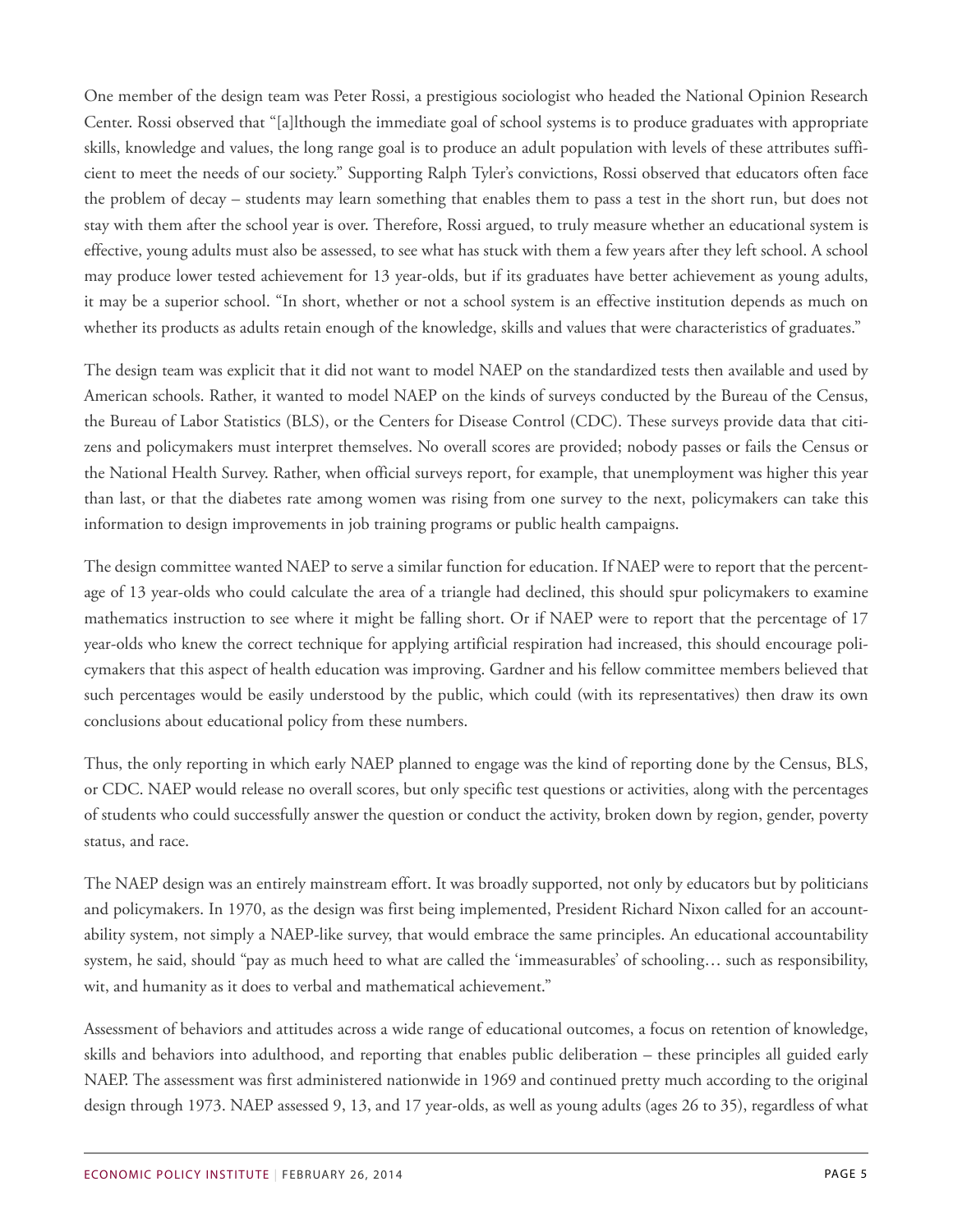grade students were in, or even of whether they were still enrolled in school. For students not in school, trained NAEP staff assessed a random sample of youth and young adults of the appropriate ages in their homes and communities. NAEP covered all important outcomes that schools aimed to produce, some of which could be assessed by paper and pencil tests, and others of which could only be assessed by trained observers who recorded student behavior. There were no scores; the national results reported were percentages of students or young adults who successfully completed specific exercises, broken down by region, gender, poverty status, and race. Because results were meant to spur conversation about our nation's schools, educational experts were invited to write commentaries based on their review of the results.

Certainly, if we used results such as these–and not just math and reading scores–to evaluate our school systems, incentives would shift. National reporting of low scores on the free speech questions, for example, might spur some members of the public to demand that schools do a better job on citizenship. Such pressure might reduce the incentive to drop cooperative learning in favor of test preparation in math and reading.

However, NAEP never got to develop these approaches beyond some early implementation and reports. Congressional leaders were not persuaded that such a census of educational outcomes could be used to improve policy and that it was worth the expenditure in a time of fiscal restraint. In 1974, Congress cut NAEP's annual budget in half, and important design elements in the original NAEP were dropped. After 1974, NAEP eliminated the young adult sample, although it was briefly reinstated for one year in 1977. After 1976, NAEP ceased assessing out-of-school 17 year-olds. NAEP ceased observing behavioral outcomes and, with very rare exceptions (for example, an arts and music assessment was conducted in 1997), NAEP became exclusively a pencil and paper test.

Statistical sophistication became a higher priority than citizen understandability. ETS began to report overall subjectarea scale scores that are less intuitively meaningful to the public than the percentage of students who performed a certain task. It is more difficult for the public to deliberate whether a score of 250 fails to meet educational expectations, and such a score provides little guidance regarding what areas specifically need improvement. In the early 1990s, Congress again began to increase the NAEP budget, but the new money was now mostly used to increase the frequency of math and reading tests and to increase the sample size to support state-level results in basic skills alone, rather than return to assessing a broader range of content.

In 1996, the National Assessment Governing Board issued a policy statement explicitly asserting that NAEP "tests academic subjects and does not collect information on individual students' personal values or attitudes." Although information on individual students was never at issue, the new policy statement made clear that NAEP would steer away from any assessment of the values and attitudes that have always been central goals of American education.

There have certainly been protests against this change in direction. In 1982, NAEP commissioned former Secretary of Labor Willard Wirtz, and educator Archie Lapointe to evaluate the assessment and make recommendations. The Wirtz-Lapointe report recommended reinstatement of the out-of-school assessments of 17 year-olds and young adults, and a reinstatement of the broad goal-area coverage that had been abandoned to focus more narrowly on inexpensive-to-test basic academic skills. Continuing NAEP with such a narrow focus, Wirtz and Lapointe said, "would not make sense" and "will virtually assure the Assessment's not playing a major role in informing the general public about the educational achievement picture…. Covering subject areas not covered by other assessment systems is critical." Not doing so "would contribute to the narrowing of American education."